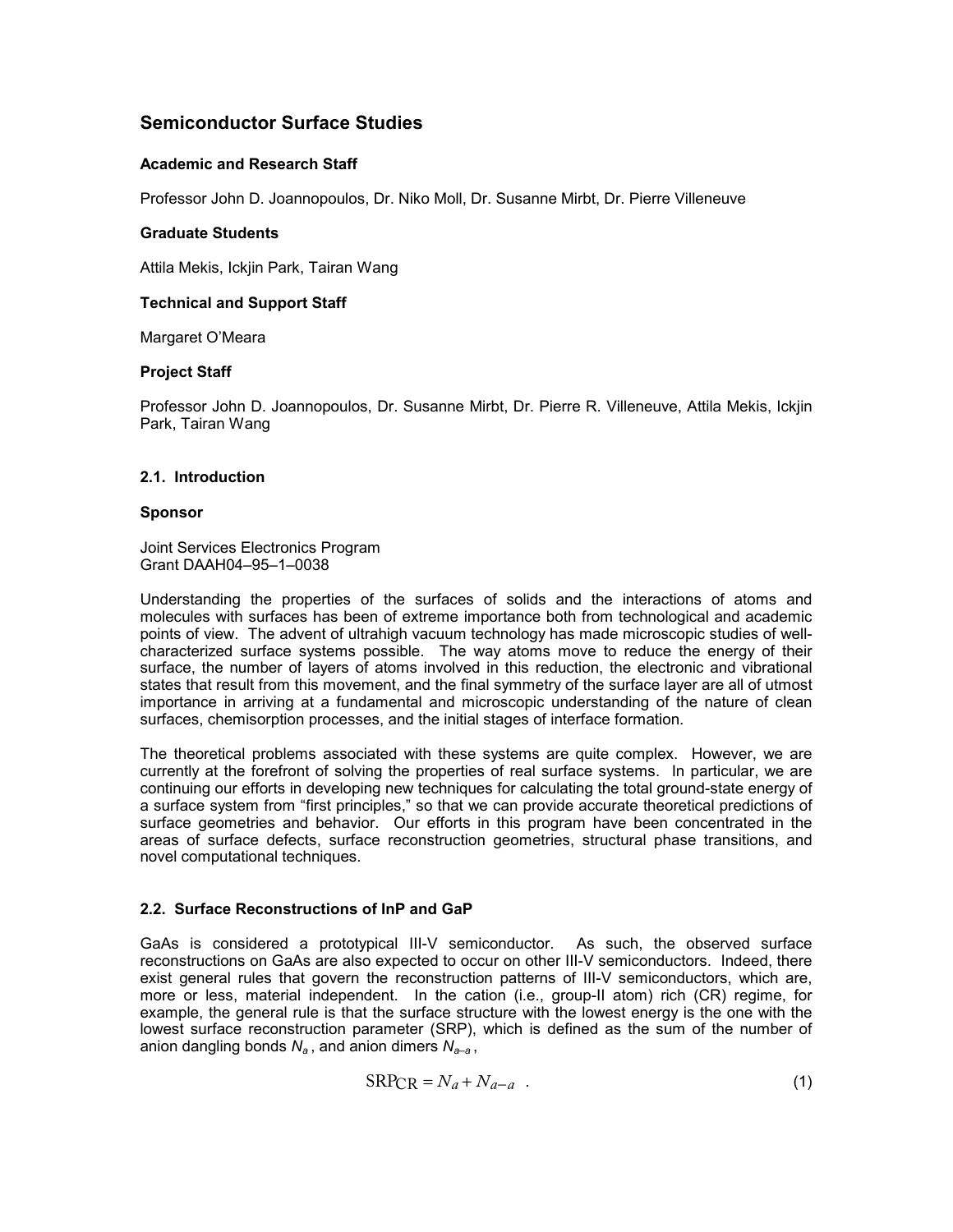Naively then, all III-V semiconductors are expected to reconstruct under cation-rich conditions with a (4×2) periodicity showing only dimer related patterns, because on GaAs a  $\beta$ 2(4×2) reconstruction (SRP<sub>CR</sub>=4) is observed. All the more astonishing, therefore, were recent scanning tunneling microscopy (STM) studies of the InP (100) surface, showing that under cation rich conditions the surface reconstruction involves a *trimer* unit with a (2×4) periodicity. On the other hand, under anion (i.e., group-V atom) rich conditions the (100) surfaces of III-V semiconductors have reconstruction patterns that are all very similar.

In this work, we investigate why different reconstruction patterns occur under cation-rich conditions, and why almost no variation in the reconstruction scenario occurs under anion rich conditions. We show that the trimer reconstruction is not observed on a GaAs (100) surface because local surface stress causes this reconstruction to be energetically unfavorable. Moreover, we predict that the trimer reconstruction should also be observed on a GaP (100) surface.



*Figure 1. The surface energy per unit cell as a function of the anion chemical potential. In the top panel we show InP, in the middle panel GaP, and in the bottom panel GaAs. The dotted lines in the case of InP and GaAs are the lowest reconstructions in an anion-rich regime.*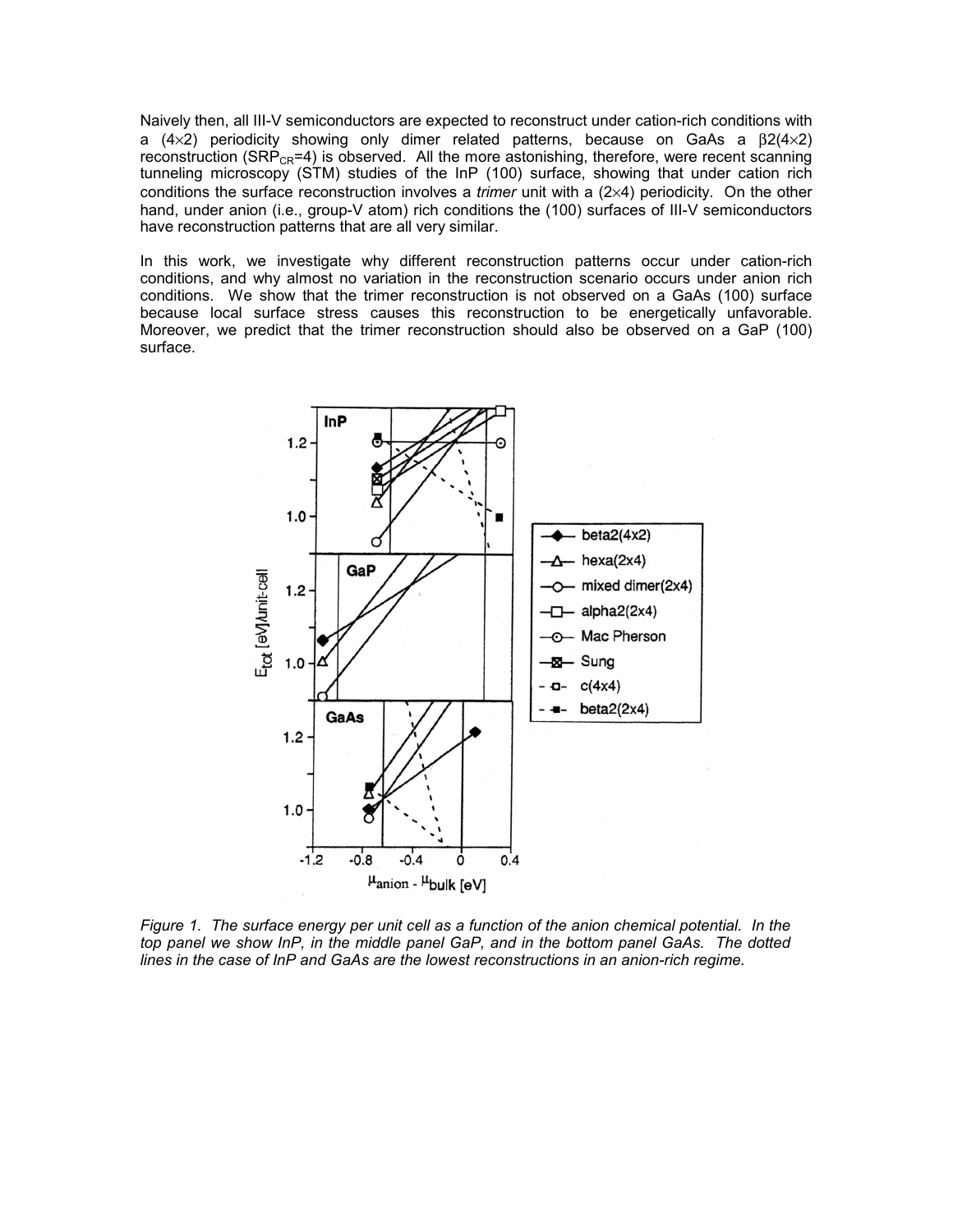To support our analysis we perform *ab initio* calculations for a variety of different surface reconstructions. The surface energies were calculated using a density-functional theory pseudopotential total energy approach. The local-density approximation was applied to the exchange-correlation energy-functional and the atoms were described by fully separable normconserving *ab initio* pseudopotentials. The surface energy is defined as

$$
E_{\text{surface}}^{\text{tot}} - \mu_{\text{anion}} N_{\text{anion}} - \mu_{\text{cation}} N_{\text{cation}} \quad , \tag{2}
$$

where  $E_{\rm surface}^{\rm tot}$  is the calculated total energy of the surface,  $\mu$  is the chemical potential, and *N* is the total number of anion or cation atoms. Experimentally, the value of the chemical potential may be varied over a certain interval. This interval may be approximated by the bulk chemical potentials of the equilibrium condensed phases of the cation and anion. These are the tetragonal structure of In, the rhombohedral structure of P, the trigonal structure of As, and the orthorhombic structure of Ga.

In Fig. 1, we show the calculated surface energies for the (100) surfaces of InP, GaP, and GaAs for a number of different cation rich reconstruction patterns. The vertical lines indicate the allowed interval of the chemical potential.

We begin by focusing our attention on the hexatrimer( $2\times 4$ ) reconstruction, which is shown in Fig. 2. In comparison to the mixed dimer model, which will be discussed later, it has two additional anion-cation bonds. It consists of one (111) surface ring (large circles in Fig. 2) on top of a (100) surface. The ring is not centered in the ideal (2×4) unit cell (dashed line), but shifted along the (110) direction. Because of this shift, the top P atom is able to bond to the underlying In atom and thereby has no dangling bonds. We thus note that despite the presence of three P atoms in the surface unit cell, this model has zero anion dangling bonds.



Í

calculated occupied STM



calculate d unoccupied STM



*Figure 2. The hexatrimer reconstruction: Calculated occupied and unoccupied STM image and the atomic structure, where filled (empty) circles are anions (cations).*

Also shown in Fig. 2 along with the reconstruction model are calculated STM images for InP. We computed the STM images by calculating the charge density contour plots for different heights above the surface. Thus, the gray scale in Fig. 2 maps the height for a fixed charge density. The height interval shown is 5 Å starting from underneath the complete cation layer. The computed STM images resemble the experimental STM images except for the asymmetry. Thus, the hexatrimer is not the experimentally observed reconstruction. The top In atom of the hexatrimer(2×4) reconstruction model has an occupied dangling bond that gives rise to the white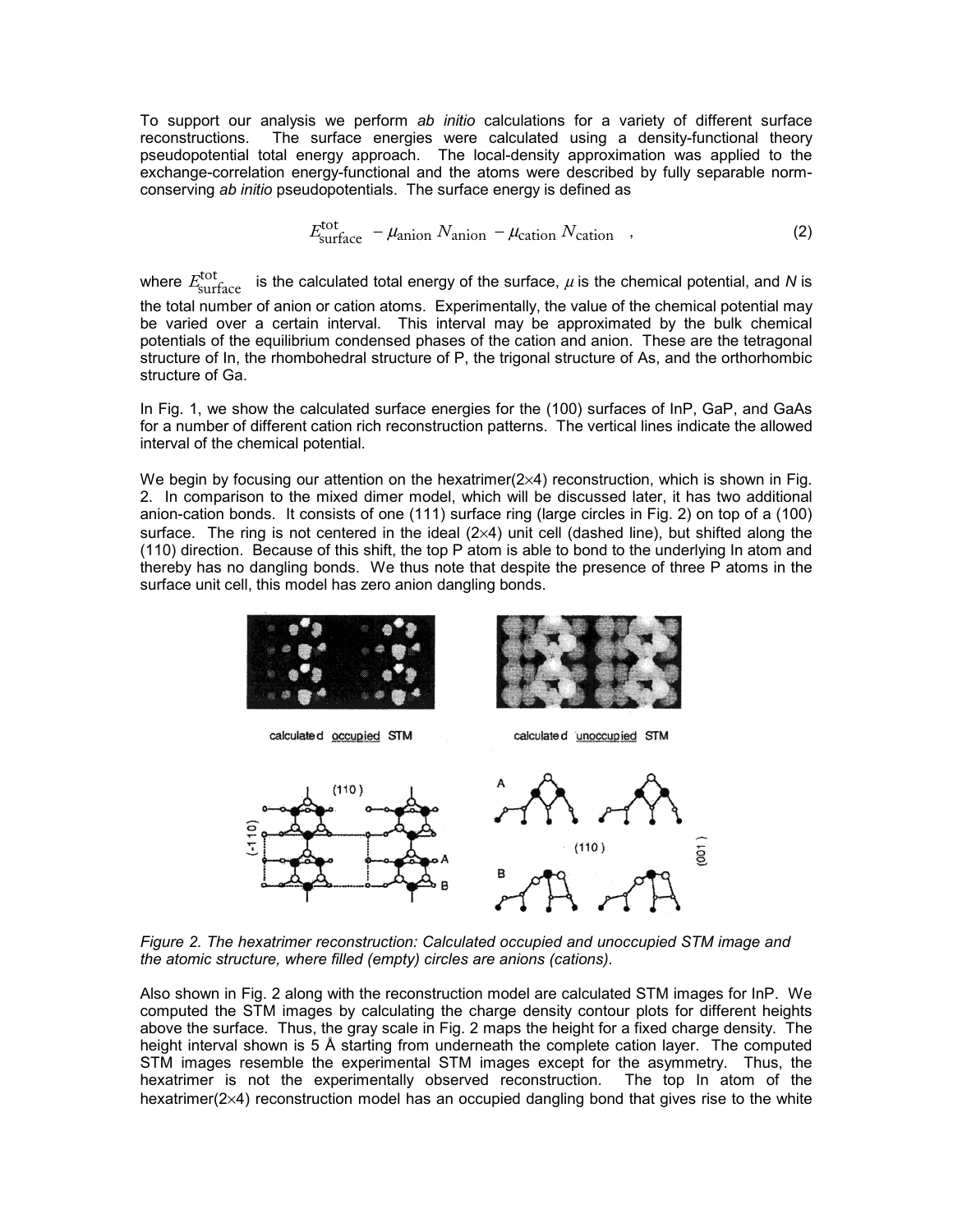spot in the occupied STM (Fig. 2). Because of having this occupied dangling bond the reconstruction does not fulfill the electron counting rule, despite the fact that it is semiconducting. The top In atom forms bond angles with the neighboring three top P atoms of 83°, 106°, and 108°. The average bond angle (99°) is thus smaller than the ideal tetrahedral bond angle of 109.5° and indicates a sp<sup>3</sup>-like rehybridization with a filled cation dangling bond.

We believe this to be the first time a semiconducting surface reconstruction is found with an occupied cation dangling bond. Under growth conditions, it is not likely that this hexatrimer( $2\times 4$ ) reconstruction model may exist and be observed with STM. The surface reconstruction parameter does not include the possibility of filled cation dangling bonds. If we assume a filled cation dangling bond to be energetically twice as expensive as a filled anion dangling bond and incorporate this into the SRP, the hexatrimer( $2\times 4$ ) reconstruction would follow the general rule.

Let us now consider the mixed dimer(2×4) reconstruction. Its atomic model and calculated STM images are shown in Fig. 3 for InP. This reconstruction fulfills the electron counting rule and is semiconducting. In the top layer, seven anions are missing and one cation is added per  $(2\times4)$ cell. The cation layer underneath is complete, but differs from the bulk geometry by six cationcation dimers that are formed in the region of the missing anions. Altogether there are one anion dangling bond and six cation dimers. As seen in Fig. 1 it is the reconstruction with the lowest surface energy in cation-rich conditions. Therefore, it is the equilibrium structure that will be observed in experiment.



*Figure 3. The mixed dimer reconstruction: Calculated occupied and unoccupied STM image and the atomic structure, where filled (empty) circles are anions (cations).* 

Furthermore, the occupied charge density (Fig. 3) reveals a trimer pattern in excellent agreement with experiment. The trimer pattern consists of the three bright spots, which are repeated with a (2×4) periodicity. The so-called "head" consists of the occupied dangling bond of the top P atom, the so-called "ears" consist of the charge around the two top In dimers. The four spots around the trimer unit consist of the charge around the four lower-lying In dimers. The distance between two ears amounts to 3.75 Å, between head and ear 3.5 Å along the (100) direction, and the height difference between the head and ears amounts to 0.4 Å. Experimentally, besides the trimer pattern, there was an infrequent dimer pattern observed. This is easily explained by replacing the additional top In atom by a P atom. This structure is denoted as  $\alpha$ 2(2×4) (SPR<sub>CR</sub>=3) and as seen from Fig. 1 also has a low-surface energy.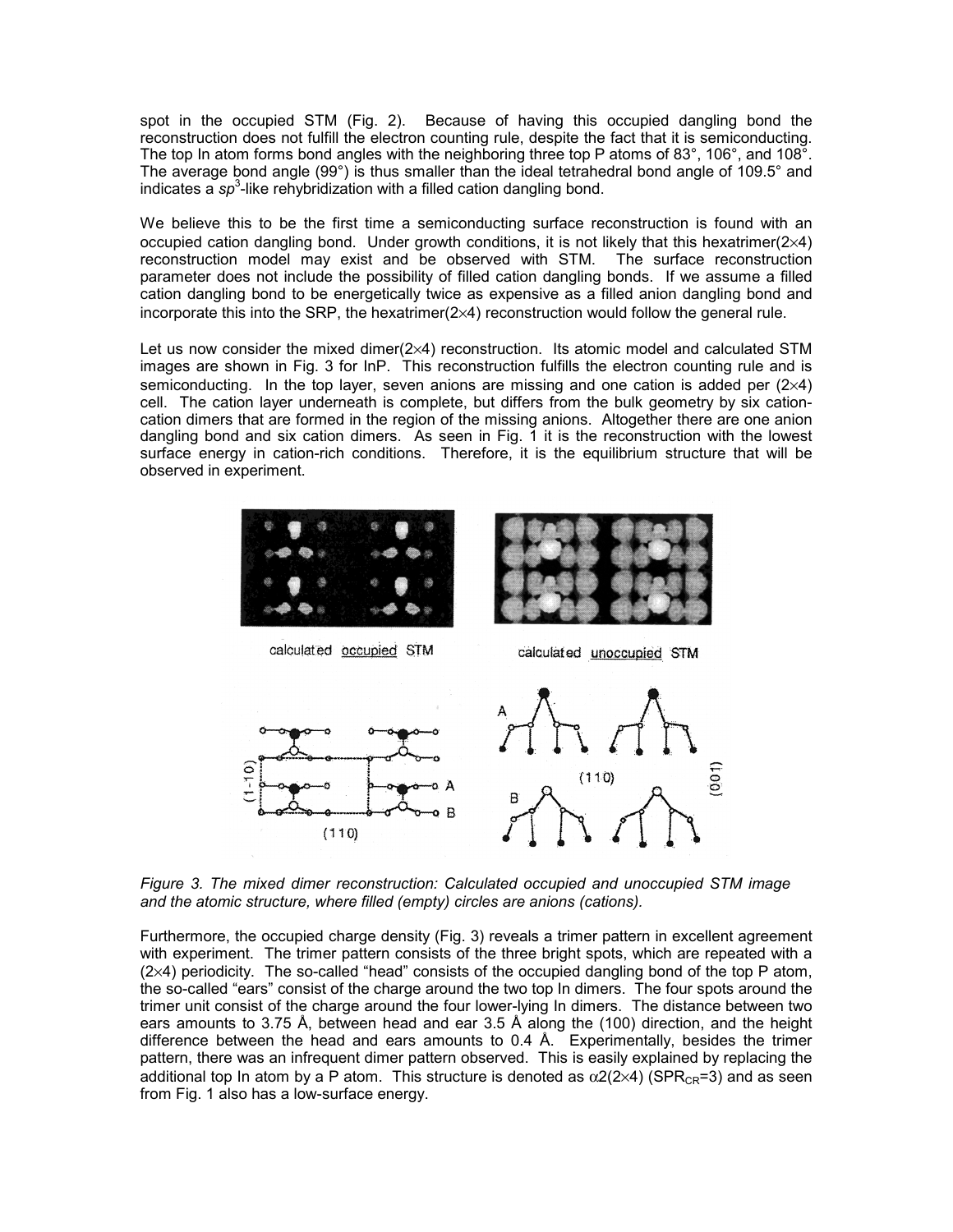Moreover, we also calculated an unoccupied STM image (Fig. 3) which, again, is in excellent agreement with the unoccupied STM image. The unoccupied dangling bond of the top In atom gives rise to the brightest spot. The other unoccupied dangling bonds of the lower-lying In atoms give rise to the spots at the boundary of the trimer unit. The spots nearest to the top In atom are due to unoccupied states around the remaining In and P atoms.

We additionally calculated the surface energies of the hexatrimer and the mixed dimer reconstruction for GaP and compare it to that of the β2(4×2) reconstruction, which are all shown in Fig. 1. In the case of GaP we find a reconstruction scenario identical to InP, i.e., the  $(2\times4)$ structures are lower in energy than the  $\beta$ 2(4×2) structure. Thus, we predict GaP to show a (2×4) reconstruction pattern under cation-rich conditions. To our knowledge, there are as yet no experimental results published for the GaP (100) surface under cation-rich conditions.

We performed the same analysis for GaAs. In the case of GaAs, we show the surface energy of three cation-rich reconstructions and in contrast to InP and GaP, for GaAs the β2(4×2) structure is lower in energy than the two other (2×4) structures, despite its higher surface reconstruction parameter. As mentioned earlier, the results are in agreement with the experimental findings, where GaAs is found to reconstruct with a  $(4\times2)$  periodicity under cation-rich conditions.

In general, we find, for cation-rich conditions, that for a fixed cation atomic radius the stress energy of reconstruction patterns involving interconnected cation dimers increases with increasing anion atomic radius. Thus the variation in surface reconstruction patterns between III-V materials is caused by the local stress energy.

As we already mentioned, there is almost no variation of (100) surface reconstructions between different III-V semiconductors under anion-rich conditions. This is understandable from two simple points of view.

First of all, the anion dimer bondlength is larger than the cation dimer bondlength. Thus, the local stress involved with the formation of anion dimers is small and therefore no variation in the reconstruction scenario occurs.

Secondly, the SRP between anion- and cation-rich conditions is different. For cation-rich conditions [Eq. (1)], the SRP is independent of the number of cations and consequently many different reconstruction patterns with varying numbers of cations may have small  $SRP_{CR}$ . Therefore, differences in the constituent atomic elements become more critical in determining the lowest energy reconstruction pattern. On the other hand, for anion-rich conditions the SRP is defined in the following way:

# $SRP_{AR} = N_a - N_{a-a} + 2N_{c-c}$

where  $N_{c-c}$  is the number of cation dimers. This is a more stringent condition. Only certain combinations of both anion and cation numbers can lead to a low  $\overline{SRP_{AR}}$ . Therefore, there are only a few possible anion-rich surface reconstruction patterns with a low  $\text{SRP}_{AR}$ .